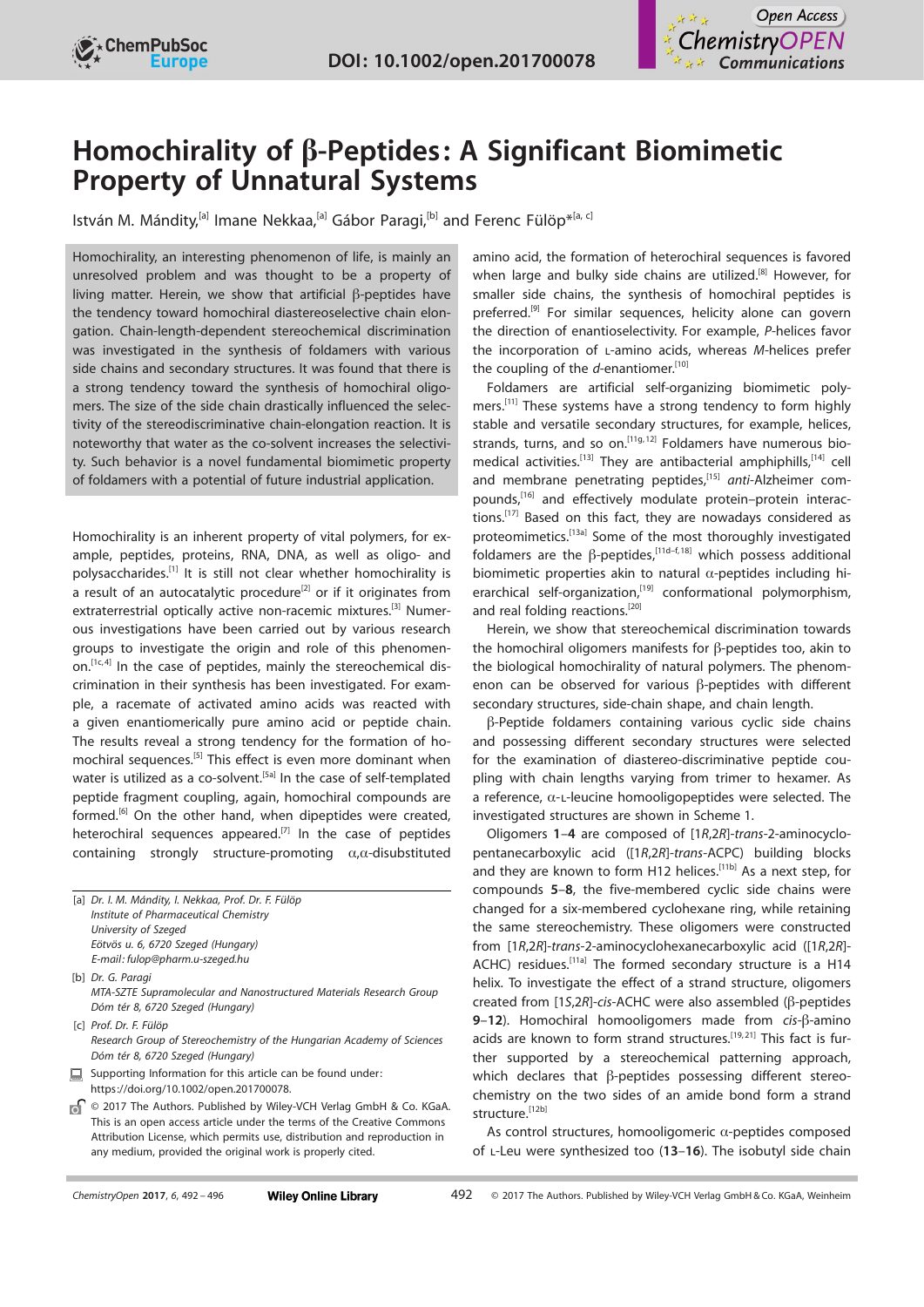

Scheme 1. The investigated structures possessing five- and six-membered side chains and cis or trans relative configuration.

was selected in accordance with the  $\beta$ -amino acids described above, as only  $\beta$ -peptides comprising aliphatic side chains were tested.

The peptides were assembled by utilizing highly efficient continuous-flow solid-phase peptide synthesis technology developed in our laboratory.<sup>[22]</sup> The technology allows the construction of various peptides by using very low, generally 1.5 fold, amino-acid equivalents. The peptides were elongated in the instrument, and the products were cleaved and purified through regular reversed-phase HPLC methodology.

The stereochemical discrimination properties of the  $\beta$ -peptides were tested by means of a solution-phase peptide-coupling technique. The purified peptides were dissolved in a 2:1 mixture of dichloromethane (DCM) and N,N-dimethylformamide (DMF). Subsequently, 10 equivalents of the tert-butyloxycarbonyl (Boc)-protected racemic amino acid was coupled by using N,N'-diisopropylcarbodiimide (DIC) and hydroxybenzotriazole (HOBt) coupling agents. The reaction time was 48 h. Importantly, the effect of water on the stereochemical discrimination was also investigated, as it is known to be a crucial factor.<sup>[5a,6]</sup> Thus, the reactions described above were performed in the solvent system DCM/DMF/H<sub>2</sub>O 2:1:1 with a reaction time of 48 h. The solvents were removed in vacuo and Boc deprotection was carried out by TFA treatment. Finally, the product was lyophilized and the raw material was analyzed by using HPLC–MS. The complete procedure is shown in Scheme 2 with the example of oligomers built from trans-ACPC. The homochiral chain-elongated reference compounds were always synthetized independently and the heterochiral diastereomers were deduced from the HPLC–MS chromatogram.

Based on the area integrals of the homochiral and heterochiral peptides, the diastereomeric excess (DE) of the reaction was calculated for all peptides in both the presence and the absence of water. The DE values are shown in Figure 1 in a chainlength-dependent manner.

In the absence of water, a strong tendency towards the homochiral structures was observable for peptides containing the [1R,2R]-trans-ACPC unit (1–4). A slight decrease in selectivity



Scheme 2. The chain elongation of a  $\beta$ -peptide with a Boc-protected racemic amino acid yielding two diastereomers shown by the example of the trans-ACPC residue.



Figure 1. DE values obtained for 1-4 (thin solid line), 5-8 (thick solid line), 9–12 (thin dashed line), and 13–16 (thick dashed line) in the absence (a) and in the presence of water (b) as a function of chain length.

was found as a function of chain length. The situation is completely different for the oligomers composed of [1R,2R]-trans-ACHC (5–8), which contain a more bulky side chain. The selectivity changed, the formation of the heterochiral product became favored, and a nice chain-length-dependent correlation was found. A change in selectivity towards the heterochiral sequences in a stereo-discriminative chain elongation was observed for peptides composed of  $\alpha$ , $\alpha$ -disubstituted amino acids with large bulky side chains.<sup>[9]</sup> A simple change in the side chain caused a drastic difference in the stereochemical discrimination properties of  $\beta$ -peptides. To investigate the effect of cis relative configuration, compounds containing [1S,2R]-cis-ACHC (9–12) were also studied. Again, a definite tendency was observed towards the homochiral oligomers. The chain length did not significantly alter the DE value. As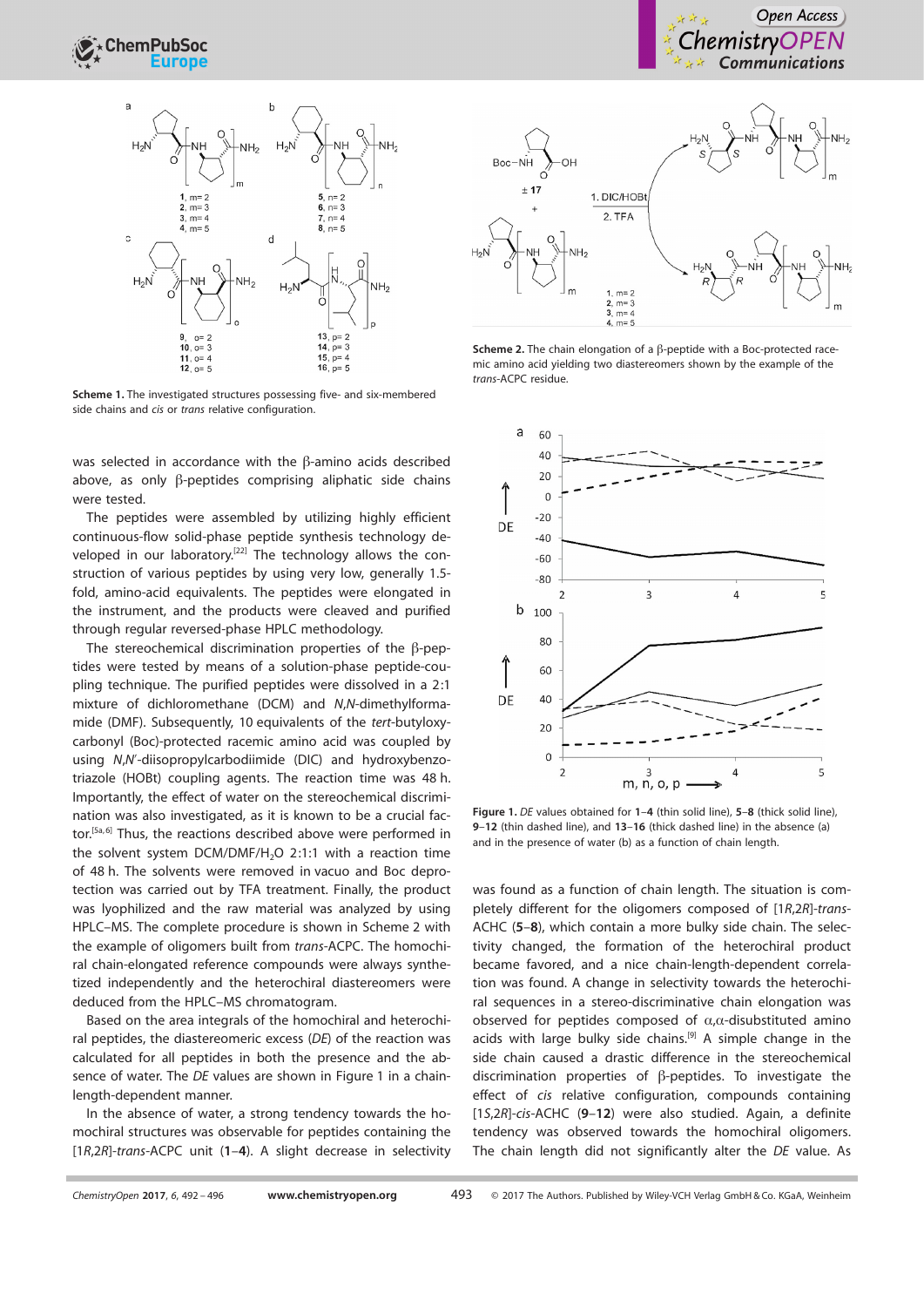a reference,  $\alpha$ -peptides composed of L-Leu were investigated. The diastereoselectivity showed a clear chain-length-dependent manner and the homochiral product was favored. Importantly, the chain elongation of the trimer l-Leu showed only very minor diastereo-differentiation.

In general, the presence of water enhanced the selectivity toward the formation of homochiral homooligomers. In the case of peptides built of [1R,2R]-trans-ACPC, DE values increased compared to those formed in non-aqueous experiments and a clear chain-length-dependent increase could also be observed. The most dramatic difference compared to the experiment performed without water can be observed for oligomers comprising [1R,2R]-trans-ACHC. The selectivity changed to the opposite direction and homochiral compounds were profoundly formed during the coupling of the Boc-protected racemic trans-ACHC. In this case, a more dominant chainlength-dependent fashion can be observed and, importantly, the diastereoselective chain elongation of the hexamer reached a DE of almost 90%. The effect of cis relative configuration was also investigated in the presence of water. The results indicate again the profound formation of the homochiral oligomer. Interestingly, DE values decreased to some extent as a function of chain length. The reference L-Leu oligomers preferred the incorporation of the homochiral amino acids in a chain-length-dependent manner. Nonetheless, water, in general, increased the DE values compared to the results of the water-free experiments.

To understand the effect of water in the diastereoselective chain-elongation reaction, the effect of water on the foldameric systems itself should be considered. Foldameric systems are known to show secondary structure-dependent self-association with water as the solvent.<sup>[19,20]</sup> Helical structures self-associate into vesicles, whereas strand structures form nano-sized fibrils. It has been reported that the self-association of peptides is a crucial factor behind biological homochirality.<sup>[5a,6]</sup> Consequently, we turned to investigate the effect of self-association of  $\beta$ -peptides on the stereochemical discrimination by means of theoretical calculations. Oligomer 7, containing trans-ACHC, has been selected as an example, as it showed the most dramatic water-dependent diastereo-discrimination.

Having a draft picture about the reaction barriers or possible steric hindrances, DFT calculations were carried out at the OLYP/tz2p level of theory.<sup>[23]</sup> This method can provide acceptable geometries or reaction barriers for organic compounds.<sup>[24]</sup> Transition states were calculated for the systems composed of Boc-protected [1R,2R]- and [1S,2S]-trans-ACHC hydroxybenzotriazole ester and oligomer 6. The structure of the latter was previously optimized in the form of a H14 helix. The reason for selecting  $\beta$ -peptide 6 is that it forms a helical structure with the shortest chain length,<sup>[11a]</sup> which is the optimum structure for quantum chemical calculations with acceptable calculation times. Solvent effects were taken into account by means of the COSMO solvent model, utilizing the permittivity of chloroform and water.<sup>[25]</sup> The calculated relative barrier energies are shown in Table 1.

The reaction barrier of the heterochiral construct was found to be lower than those for the homochiral one in both sol-



| <b>Table 1.</b> Relative barrier energies (in kcal mol <sup>-1</sup> ) for the transition state of<br>the chain elongation 6 in water and chloroform. |                                |                                  |  |
|-------------------------------------------------------------------------------------------------------------------------------------------------------|--------------------------------|----------------------------------|--|
| Solvent                                                                                                                                               | Homochiral<br>chain elongation | Heterochiral<br>chain elongation |  |
| chloroform<br>water                                                                                                                                   | 2.4<br>4.8                     | 1.0<br>0.0                       |  |

vents. Consequently, the simplified model system cannot reproduce the changes in the trends caused by the absence or presence of water.

However, investigating the 3D structure of the homo- and heterochirally elongated compounds, self-association might increase geometrical strain. To examine the effect of self-association on the stereochemical discrimination in the chain elongation of  $\beta$ -peptides, further theoretical calculations were carried out and first a membrane segment was constructed and optimized by utilizing the MMFF94<sup>[26]</sup> force field. The assembly is shown in Figure 2 a. For this purpose, oligomer 7 was selected, as it has been reported to form solely a H14 helix.<sup>[20]</sup>

Our effort to perform similar density functional investigations and calculate the height of the barrier was not successful, because of the size of the systems. However, hetero- and ho-



Figure 2. a) Molecular model for the vesicular membrane segment formed of 7 (top view). b) The incorporation of the heterochirally chain-elongated construct to the membrane (grey-colored ball-and-stick representation). The clashes of the side chains are depicted by the overlapping of the space filling model of the involved residues.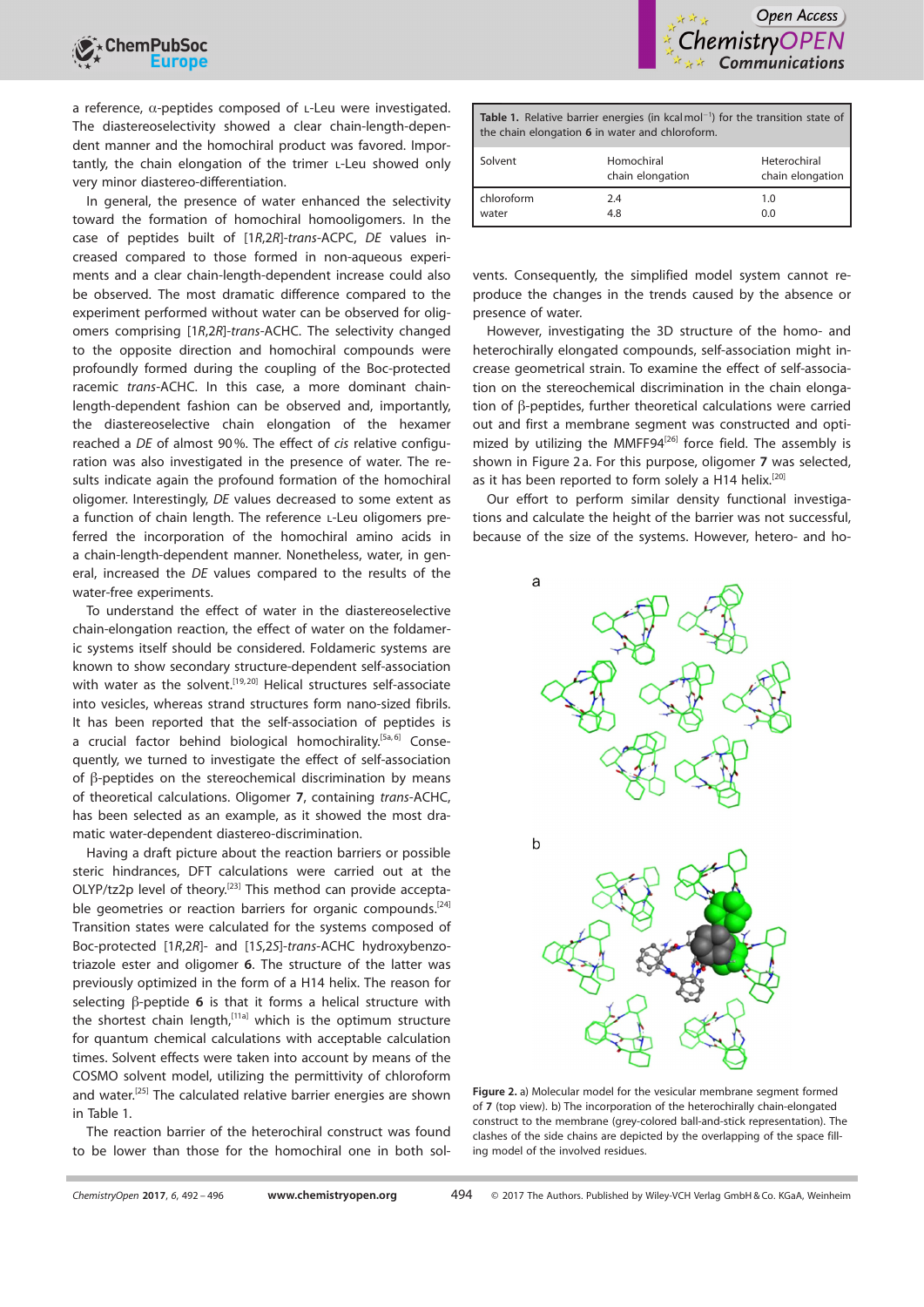

mochirally elongated oligomers were merged into the membrane. For the heterochiral constructs, a clear collision was found between the helices of oligomer 7 building the membrane segment and the investigated compound shown in Figure 2b. This interaction hinders and blocks the heterochiral chain elongation, and, consequently, the formation of homochiral oligomers is favored.

We can conclude that the biological homochirality as a property is also occurring with unnatural compounds, like  $\beta$ -peptide foldamers. The phenomenon was investigated by means of diastereoselective amino-acid coupling.  $\beta$ -Peptide oligomers composed of either cis or trans alicyclic  $\beta$ -amino acids showed a tendency towards the homochiral constructs. The oligomers composed of [1R,2R]-trans-ACHC residues showed an interesting property. In non-aqueous solvent systems, these compounds favored the formation of the heterochiral construct; whereas, in the presence of water, the opposite homochiral oligomers were preferred. Theoretical calculations indicated that water plays a crucial role in this phenomenon through the induction of self-association. In all cases, water enhanced the diasetereoselectivity towards the homochiral oligomers. This property was observed for the L-Leu-containing reference  $\alpha$ peptides, further underlining the key role of water in the induction of biological homochirality. It should be noted that a relationship between the chain length and diastereoselectivity of the chain-elongation reaction might be established in the presence of water. In the case of oligomers composed of trans-ACPC, trans-ACHC, or l-Leu residues, the longer chain length provided higher DE values in the presence of water. For the strand-forming compounds containing cis-ACHC residues, in contrast, the chain length did not drastically influence diastereoselectivity. The results gained in this fundamental study might provide the basis for industrial synthesis of  $\beta$ -peptides.

## Experimental Section

#### Peptide Synthesis

Homooligomer foldamers 1-16 were synthesized by using a standard solid-phase technique utilizing fluorenylmethyloxycarbonyl (Fmoc) chemistry. The peptide chains were elongated on TentaGel R RAM resin (0.19 mmolg<sup>-1</sup>) and the syntheses were carried out manually on a 0.1 mmol scale. Couplings were performed with HATU/DIPEA without difficulties. The formed peptide sequences were cleaved from the resin with 95% trifluoroacetic acid (TFA) and 5%  $H<sub>2</sub>O$  at room temperature for 3 h. TFA was then removed and the resulting free peptides were solubilized in aqueous acetic acid (10%), filtered, and lyophilized. The crude peptides were investigated by using HPLC–MS.

#### Diastereodiscriminative Coupling Reactions

In an illustrative procedure, solutions of peptides 1–16 (0.01 mmol) were prepared separately with HOBt (0.12 mmol) and DIC  $(0.12 \text{ mmol})$  in  $CH_2Cl_2/DMF$  (2:1) in the absence or in the presence of water (2:1:1). Then Boc-protected racemic amino acids (0.1 mmol) were added. The mixtures were stirred for 48 h,  $CH_2Cl_2$ was removed by evaporation, and water was subsequently added to the residue by liophilization. The product was treated with 95% TFA and 5% water to remove Boc protecting groups. The solutions were then stirred for 30 min, TFA was removed in vacuo, the residue was diluted with water, and then lyophilized. Samples were analyzed by using HPLC–MS.

### Acknowledgements

We are grateful to the Hungarian Research Foundation (OTKA No. K 115731). The financial support of the GINOP-2.3.2–15– 2016-00014 project is acknowledged, as well as support by the 5NKP-16-4-III New National Excellence Program of the Ministry of Human Capacities. G.P. would like to thank the Marie Curie Intra European Fellowship and the GINOP-2.3.2–15–2016-00034 grant for the financial support.

## Conflict of Interest

The authors declare no conflict of interest.

Keywords: chirality · diastereoselectivity · foldamer homochiralty  $\cdot$   $\beta$ -peptide

- [1] a) W. A. Bonner, *Origins Life [Evol. Biospheres](https://doi.org/10.1007/BF01809580)* 1991, 21, 59 111; b) J. L. Bada, [Nature](https://doi.org/10.1038/374594a0) 1995, 374, 594 – 595; c) M. Klussmann, D. G. Blackmond, in Chemical Evolution II,: From the Origins of Life to Modern Society, Vol. 1025, American Chemical Society, 2009, pp. 133– 145.
- [2] a) K. Soai, T. Shibata, I. Sato, Acc. [Chem.](https://doi.org/10.1021/ar9900820) Res. 2000, 33, 382-390; b) K. Soai, T. Shibata, H. Morioka, K. Choji, [Nature](https://doi.org/10.1038/378767a0) 1995, 378[, 767– 768](https://doi.org/10.1038/378767a0).
- [3] a) M. H. Engel, S. A. Macko, [Nature](https://doi.org/10.1038/38460) 1997, 389[, 265– 268](https://doi.org/10.1038/38460); b) B. A. McGuire, P. B. Carroll, R. A. Loomis, I. A. Finneran, P. R. Jewell, A. J. Remijan, G. A. Blake, [Science](https://doi.org/10.1126/science.aae0328) 2016, 352[, 1449– 1452](https://doi.org/10.1126/science.aae0328).
- [4] a) A. Brewer, A. P. Davis, Nat. Chem. 2014, 6, 569-574; b) M. Wu, S. I. Walker, P. G. Higgs, [Astrobiology](https://doi.org/10.1089/ast.2012.0819) 2012, 12, 818– 829; c) J. S. Siegel, [Chir](https://doi.org/10.1002/chir.5)ality [1998](https://doi.org/10.1002/chir.5), 10[, 24 –27](https://doi.org/10.1002/chir.5).
- [5] a) T. Li, K.-H. Budt, Y. Kishi, Chem. [Commun.](https://doi.org/10.1039/c39870001817) 1987, 1817 1819; b) S. I. Goldberg, J. M. Crosby, N. D. Iusem, U. E. Younes, J. Am. [Chem. Soc.](https://doi.org/10.1021/ja00237a032) [1987](https://doi.org/10.1021/ja00237a032), 109, 823 [– 830](https://doi.org/10.1021/ja00237a032); c) T. Hitz, M. Blocher, P. Walde, P. L. Luisi, [Macromo](https://doi.org/10.1021/ma001946w)[lecules](https://doi.org/10.1021/ma001946w) 2001, 34, 2443 – 2449; d) K. Wen, L. E. Orgel, [Origins Life](https://doi.org/10.1023/A:1010651618537) Evol. Bio[spheres](https://doi.org/10.1023/A:1010651618537) 2001, 31, 241 – 248.
- [6] a) M. R. Ghadiri, D. H. Lee, K. Severin, Y. Yokobayashi, [Nature](https://doi.org/10.1038/37569) 1997, 390, [591– 594](https://doi.org/10.1038/37569); b) D. H. Lee, J. R. Granja, J. A. Martinez, K. Severin, M. R. Ghadiri, [Nature](https://doi.org/10.1038/382525a0) 1996, 382, 525 – 528; c) A. Saghatelian, Y. Yokobayashi, K. Soltani, M. R. Ghadiri, [Nature](https://doi.org/10.1038/35057238) 2001, 409, 797 – 801.
- [7] R. R. Hill, D. Birch, G. E. Jeffs, M. North, [Org. Biomol.](https://doi.org/10.1039/b211914e) Chem. 2003, 1, 965 -[972.](https://doi.org/10.1039/b211914e)
- [8] a) C. Toniolo, M. Crisma, F. Formaggio, C. Peggion, [Biopolymers](https://doi.org/10.1002/1097-0282(2001)60:6%3C396::AID-BIP10184%3E3.0.CO;2-7) 2001, 60, [396– 419](https://doi.org/10.1002/1097-0282(2001)60:6%3C396::AID-BIP10184%3E3.0.CO;2-7); b) C. Toniolo, E. Benedetti, [Macromolecules](https://doi.org/10.1021/ma00014a006) 1991, 24, 4004 – [4009](https://doi.org/10.1021/ma00014a006); c) C. Toniolo, E. Benedetti, Trends Biochem. Sci. 1991, 16, 350 – 353; d) M. De Poli, W. Zawodny, O. Quinonero, M. Lorch, S. J. Webb, J. Clayden, [Science](https://doi.org/10.1126/science.aad8352) 2016, 352[, 575– 580](https://doi.org/10.1126/science.aad8352); e) B. A. F. Le Bailly, J. Clayden, Chem. [Commun.](https://doi.org/10.1039/C6CC00788K) 2016, 52, 4852 – 4863; f) B. A. F. Le Bailly, L. Byrne, J. Clayden, Angew. Chem. Int. Ed. 2016, 55, 2132 – 2136; Angew. Chem. 2016, 128, 2172– 2176; g) J. E. Jones, V. Diemer, C. Adam, J. Raftery, R. E. Ruscoe, J. T. Sengel, M. I. Wallace, A. Bader, S. L. Cockroft, J. Clayden, S. J. Webb, J. Am. [Chem.](https://doi.org/10.1021/jacs.5b12057) Soc. 2016, 138[, 688– 695](https://doi.org/10.1021/jacs.5b12057).
- [9] M. Crisma, A. Moretto, F. Formaggio, B. Kaptein, Q. B. Broxterman, C. Toniolo, [Angew. Chem.](https://doi.org/10.1002/anie.200460908) Int. Ed. 2004, 43, 6695 – 6699; [Angew. Chem.](https://doi.org/10.1002/ange.200460908) 2004, 116[, 6863](https://doi.org/10.1002/ange.200460908) [– 6867.](https://doi.org/10.1002/ange.200460908)
- [10] L. Byrne, J. Sola, J. Clayden, Chem. [Commun.](https://doi.org/10.1039/C5CC01790D) 2015, 51, 10965-10968.
- [11] a) D. H. Appella, L. A. Christianson, I. L. Karle, D. R. Powell, S. H. Gellman, J. Am. Chem. Soc. 1996, 118[, 13071](https://doi.org/10.1021/ja963290l) [– 13072](https://doi.org/10.1021/ja963290l); b) D. H. Appella, L. A. Christianson, D. A. Klein, D. R. Powell, X. L. Huang, J. J. Barchi, S. H. Gellman, [Nature](https://doi.org/10.1038/387381a0) 1997, 387[, 381– 384](https://doi.org/10.1038/387381a0); c) S. H. Gellman, Acc. [Chem.](https://doi.org/10.1021/ar960298r) Res. 1998, 31, [173](https://doi.org/10.1021/ar960298r) [– 180](https://doi.org/10.1021/ar960298r); d) D. Seebach, M. Overhand, F. N. M. Kuhnle, B. Martinoni, L.